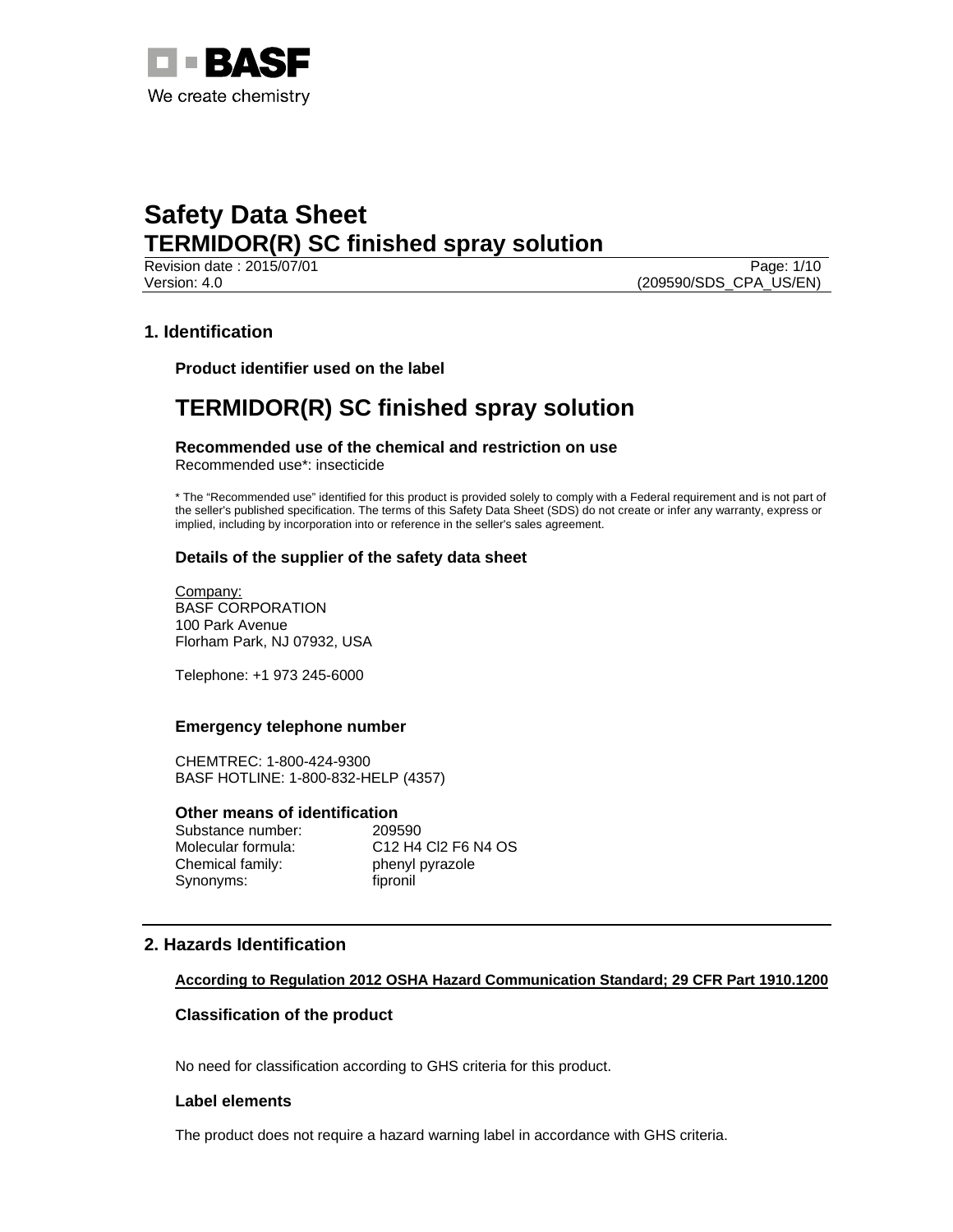Revision date : 2015/07/01 Page: 2/10

#### **According to Regulation 1994 OSHA Hazard Communication Standard; 29 CFR Part 1910.1200**

#### **Emergency overview**

CAUTION: HARMFUL IF SWALLOWED. HARMFUL IF ABSORBED THROUGH SKIN. HARMFUL IF INHALED. Do not get in eyes, on skin, or on clothing. Do not breathe vapours/mists. Wash thoroughly after handling.

## **3. Composition / Information on Ingredients**

**According to Regulation 2012 OSHA Hazard Communication Standard; 29 CFR Part 1910.1200** 

**CAS Number Weight % Chemical name** 120068-37-3 0.06 % fipronil

#### **According to Regulation 1994 OSHA Hazard Communication Standard; 29 CFR Part 1910.1200**

120068-37-3 0.06 % fipronil

**CAS Number Weight % Chemical name** 99.94 % Inert ingredients

### **4. First-Aid Measures**

#### **Description of first aid measures**

#### **General advice:**

First aid providers should wear personal protective equipment to prevent exposure. Remove contaminated clothing. Move person to fresh air. If person is not breathing, call 911 or ambulance, then give artificial respiration, preferably mouth-to-mouth if possible. Call a poison control center or physician for treatment advice. Have the product container or label with you when calling a poison control center or doctor or going for treatment.

#### **If inhaled:**

Remove the affected individual into fresh air and keep the person calm.

#### **If on skin:**

Rinse skin immediately with plenty of water for 15 - 20 minutes.

#### **If in eyes:**

Hold eyes open and rinse slowly and gently with water for 15 to 20 minutes. Remove contact lenses, if present, after first 5 minutes, then continue rinsing.

#### **If swallowed:**

Never induce vomiting or give anything by mouth if the victim is unconscious or having convulsions. Do not induce vomiting. Have person sip a glass of water if able to swallow.

### **Most important symptoms and effects, both acute and delayed**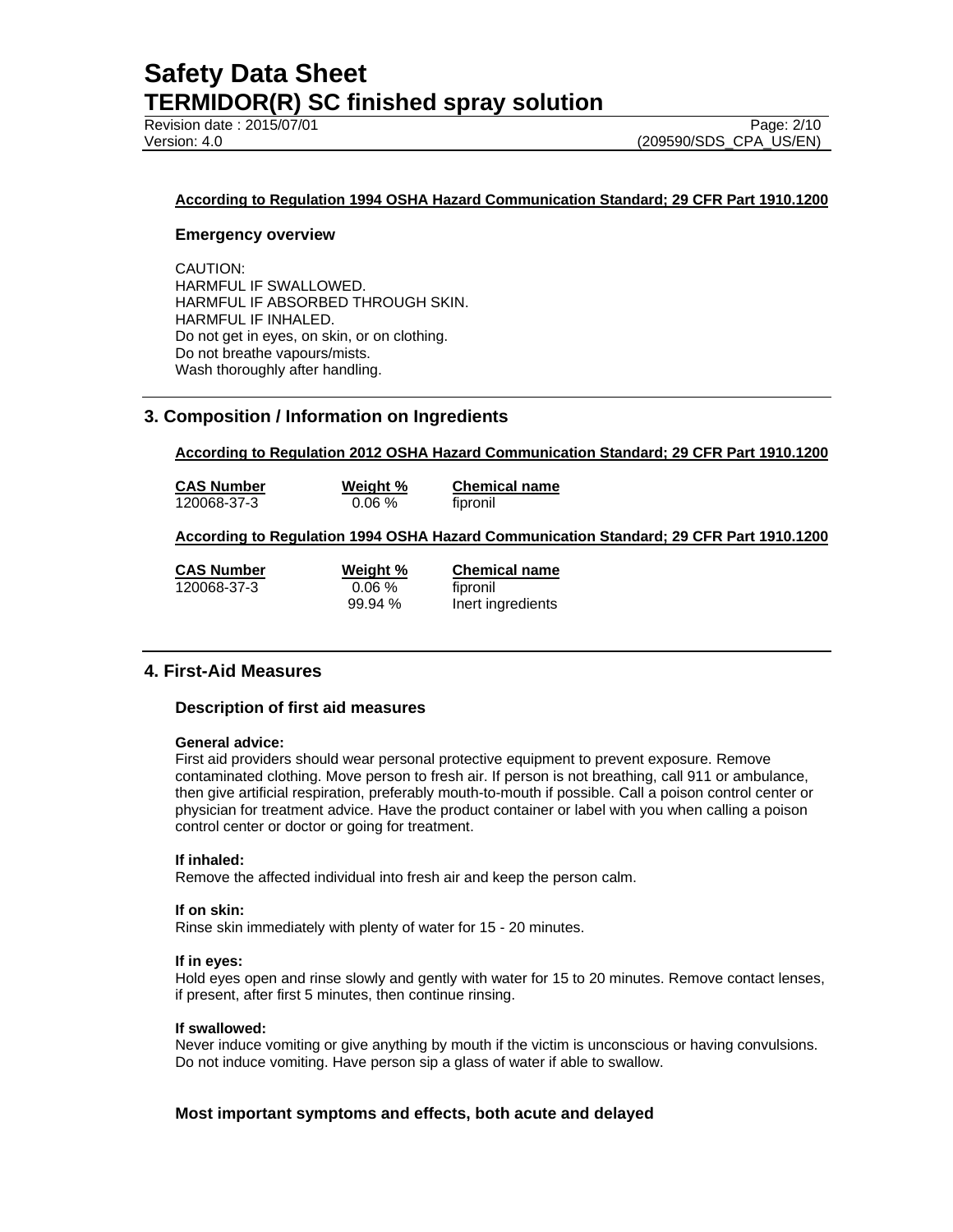Revision date : 2015/07/01 **Page: 3/10** Page: 3/10

Version: 4.0 (209590/SDS\_CPA\_US/EN)

Symptoms: CNS stimulation, tremors, convulsions

#### **Indication of any immediate medical attention and special treatment needed**

| Note to physician |                                                                                                                                                                                                                                                                                                                                                                                       |
|-------------------|---------------------------------------------------------------------------------------------------------------------------------------------------------------------------------------------------------------------------------------------------------------------------------------------------------------------------------------------------------------------------------------|
| Antidote:         | No known specific antidote.                                                                                                                                                                                                                                                                                                                                                           |
| Treatment:        | Treat symptomatically. Anticonvulsant therapy as routinely administered<br>to humans. Based on animal studies diazepam and phenobarbital<br>prevented convulsions. Due to the slow elimination of the active<br>compound and its metabolites, the treatment must be continued for<br>several days, gradually decreasing the dose of anticonvulsant based on<br>the clinical response. |

## **5. Fire-Fighting Measures**

### **Extinguishing media**

Suitable extinguishing media: foam, dry powder, carbon dioxide, water spray

#### **Special hazards arising from the substance or mixture**

Hazards during fire-fighting: carbon monoxide, carbon dioxide, hydrogen fluoride, Hydrogen chloride, nitrogen oxides, sulfur oxides, acid halides If product is heated above decomposition temperature, toxic vapours will be released. The substances/groups of substances mentioned can be released if the product is involved in a fire.

#### **Advice for fire-fighters**

Protective equipment for fire-fighting: Firefighters should be equipped with self-contained breathing apparatus and turn-out gear.

#### **Further information:**

Evacuate area of all unnecessary personnel. Contain contaminated water/firefighting water. Do not allow to enter drains or waterways.

#### **6. Accidental release measures**

#### **Personal precautions, protective equipment and emergency procedures**

Take appropriate protective measures. Clear area. Shut off source of leak only under safe conditions. Extinguish sources of ignition nearby and downwind. Ensure adequate ventilation. Wear suitable personal protective clothing and equipment.

#### **Environmental precautions**

Do not discharge into the subsoil/soil. Do not discharge into drains/surface waters/groundwater. Contain contaminated water/firefighting water.

#### **Methods and material for containment and cleaning up**

Dike spillage. Pick up with suitable absorbent material. Place into suitable containers for reuse or disposal in a licensed facility. Spilled substance/product should be recovered and applied according to label rates whenever possible. If application of spilled substance/product is not possible, then spills should be contained, solidified, and placed in suitable containers for disposal. After decontamination, spill area can be washed with water. Collect wash water for approved disposal.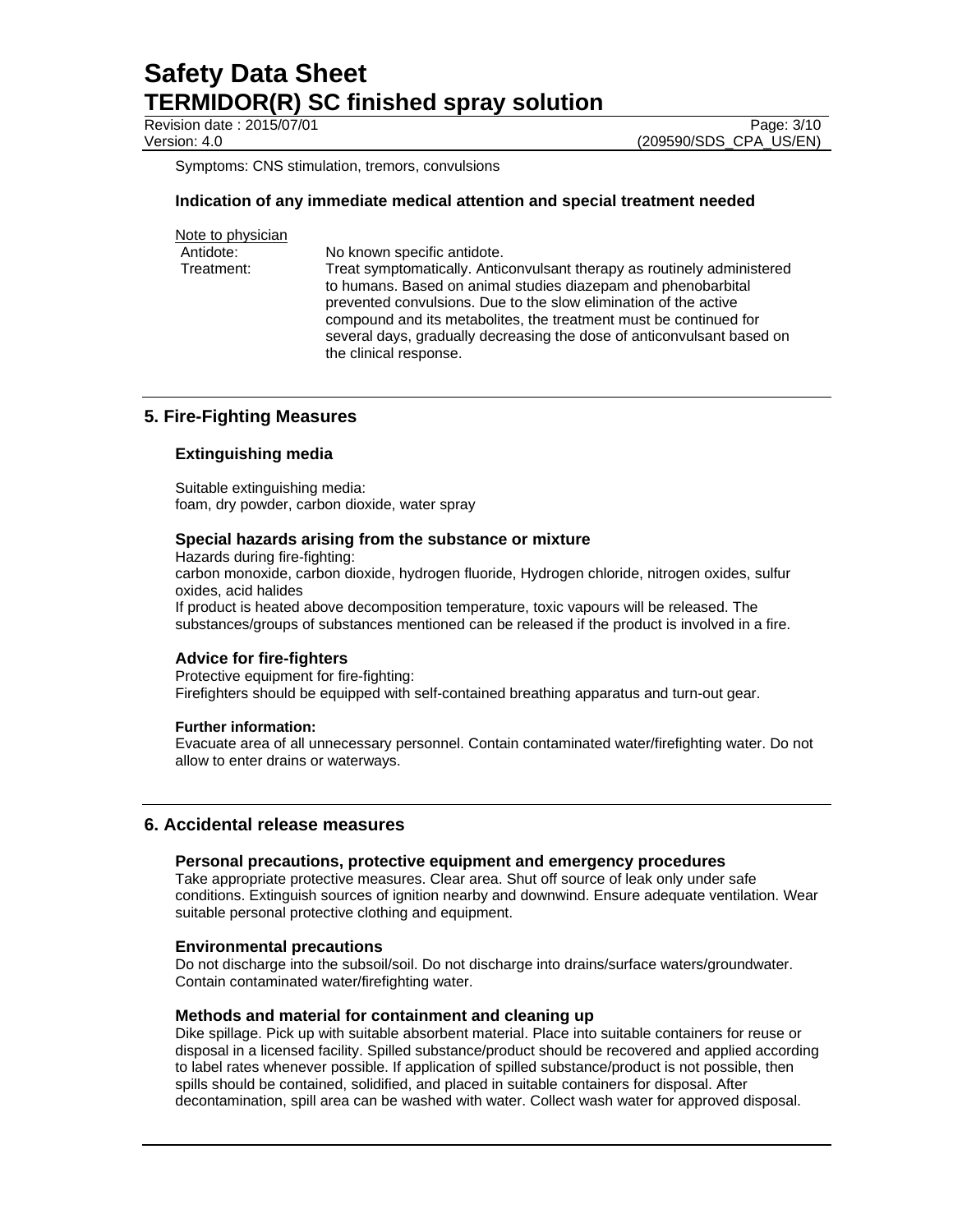Revision date : 2015/07/01 Page: 4/10

Version: 4.0 (209590/SDS\_CPA\_US/EN)

## **7. Handling and Storage**

### **Precautions for safe handling**

RECOMMENDATIONS ARE FOR MANUFACTURING, COMMERCIAL BLENDING, AND PACKAGING WORKERS. PESTICIDE APPLICATORS & WORKERS must refer to the Product Label and Directions for Use attached to the product for Agricultural Use Requirements in accordance with the EPA Worker Protection Standard 40 CFR part 170. Ensure adequate ventilation. Provide good ventilation of working area (local exhaust ventilation if necessary). Keep away from sources of ignition - No smoking. Keep container tightly sealed. Protect contents from the effects of light. Protect against heat. Protect from air. Handle and open container with care. Do not open until ready to use. Once container is opened, content should be used as soon as possible. Avoid aerosol formation. Avoid dust formation. Provide means for controlling leaks and spills. Do not return residues to the storage containers. Follow label warnings even after container is emptied. The substance/ product may be handled only by appropriately trained personnel. Avoid all direct contact with the substance/product. Avoid contact with the skin, eyes and clothing. Avoid inhalation of dusts/mists/vapours. Wear suitable personal protective clothing and equipment.

#### Protection against fire and explosion:

The relevant fire protection measures should be noted. Fire extinguishers should be kept handy. Avoid all sources of ignition: heat, sparks, open flame. Sources of ignition should be kept well clear. Avoid extreme heat. Keep away from oxidizable substances. Electrical equipment should conform to national electric code. Ground all transfer equipment properly to prevent electrostatic discharge. Electrostatic discharge may cause ignition.

#### **Conditions for safe storage, including any incompatibilities**

Segregate from incompatible substances. Segregate from foods and animal feeds. Segregate from textiles and similar materials.

Further information on storage conditions: Keep only in the original container in a cool, dry, wellventilated place away from ignition sources, heat or flame. Protect containers from physical damage. Protect against contamination. The authority permits and storage regulations must be observed. Protect from temperatures below: 0 °C

Changes in the properties of the product may occur if substance/product is stored below indicated temperature for extended periods of time.

Protect from temperatures above: 40 °C

Changes in the properties of the product may occur if substance/product is stored above indicated temperature for extended periods of time.

## **8. Exposure Controls/Personal Protection**

**Users of a pesticidal product should refer to the product label for personal protective equipment requirements.** 

#### **Personal protective equipment**

#### **RECOMMENDATIONS FOR MANUFACTURING, COMMERCIAL BLENDING, AND PACKAGING WORKERS:**

### **Respiratory protection:**

Wear respiratory protection if ventilation is inadequate. Wear a NIOSH-certified (or equivalent) TC23C Chemical/Mechanical type filter system to remove a combination of particles, gas and vapours. For situations where the airborne concentrations may exceed the level for which an air purifying respirator is effective, or where the levels are unknown or Immediately Dangerous to Life or Health (IDLH), use NIOSH-certified full facepiece pressure demand self-contained breathing apparatus (SCBA) or a full facepiece pressure demand supplied-air respirator (SAR) with escape provisions.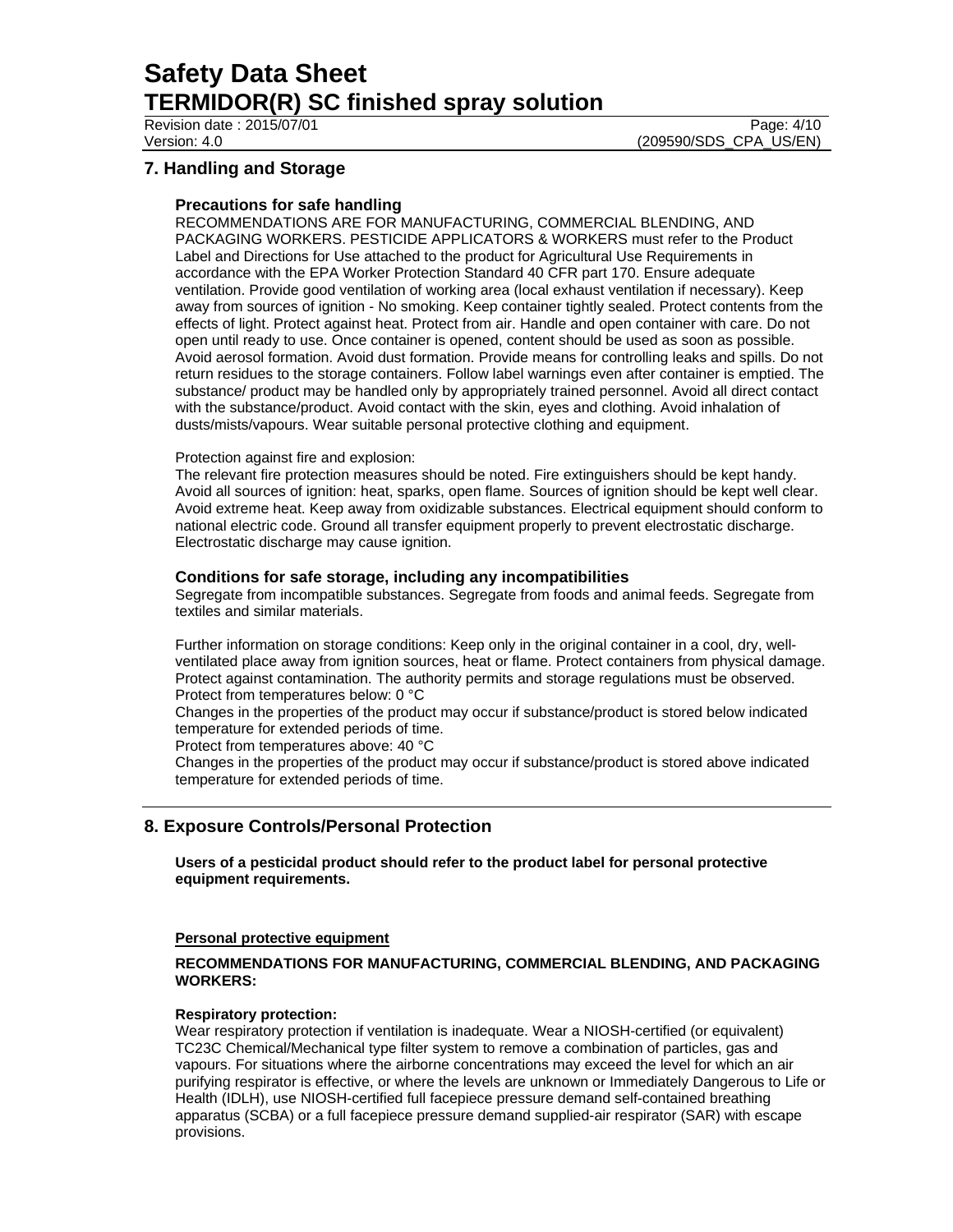Revision date : 2015/07/01 Page: 5/10

#### **Hand protection:**

Chemical resistant protective gloves, Protective glove selection must be based on the user's assessment of the workplace hazards.

#### **Eye protection:**

Safety glasses with side-shields. Tightly fitting safety goggles (chemical goggles). Wear face shield if splashing hazard exists.

#### **Body protection:**

Body protection must be chosen depending on activity and possible exposure, e.g. head protection, apron, protective boots, chemical-protection suit.

#### **General safety and hygiene measures:**

Wear long sleeved work shirt and long work pants in addition to other stated personal protective equipment. Work place should be equipped with a shower and an eye wash. Handle in accordance with good industrial hygiene and safety practice. Personal protective equipment should be decontaminated prior to reuse. Gloves must be inspected regularly and prior to each use. Replace if necessary (e.g. pinhole leaks). Take off immediately all contaminated clothing. Store work clothing separately. Hands and/or face should be washed before breaks and at the end of the shift. No eating, drinking, smoking or tobacco use at the place of work. Keep away from food, drink and animal feeding stuffs.

## **9. Physical and Chemical Properties**

| Form:<br>Odour:<br>Odour threshold:<br>Colour:<br>pH value: | liquid<br>odourless<br>not applicable, odour not perceivable<br>light brown<br>7<br>(10 g/l)                                                                                                                                                                                                                                   |
|-------------------------------------------------------------|--------------------------------------------------------------------------------------------------------------------------------------------------------------------------------------------------------------------------------------------------------------------------------------------------------------------------------|
| Flash point:                                                | not applicable                                                                                                                                                                                                                                                                                                                 |
| Partitioning coefficient n-<br>octanol/water (log Pow):     | not applicable                                                                                                                                                                                                                                                                                                                 |
| Self-ignition                                               | Based on the water content the                                                                                                                                                                                                                                                                                                 |
| temperature:                                                | product does not ignite.                                                                                                                                                                                                                                                                                                       |
| Thermal decomposition:                                      | carbon monoxide, carbon dioxide, nitrogen oxide, Hydrogen<br>chloride, hydrogen fluoride, Sulphur dioxide<br>Stable at ambient temperature. If product is heated above<br>decomposition temperature toxic vapours may be released. If<br>product is heated above decomposition temperature hazardous<br>fumes may be released. |
| Viscosity, dynamic:                                         | approx. 1,600 - 1,850 mPa.s<br>(21.6 °C)                                                                                                                                                                                                                                                                                       |
| Solubility in water:<br>Molar mass:                         | dispersible<br>437.15 g/mol                                                                                                                                                                                                                                                                                                    |

## **10. Stability and Reactivity**

#### **Reactivity**

Corrosion to metals: Corrosive effects to metal are not anticipated.

Oxidizing properties: Not an oxidizer.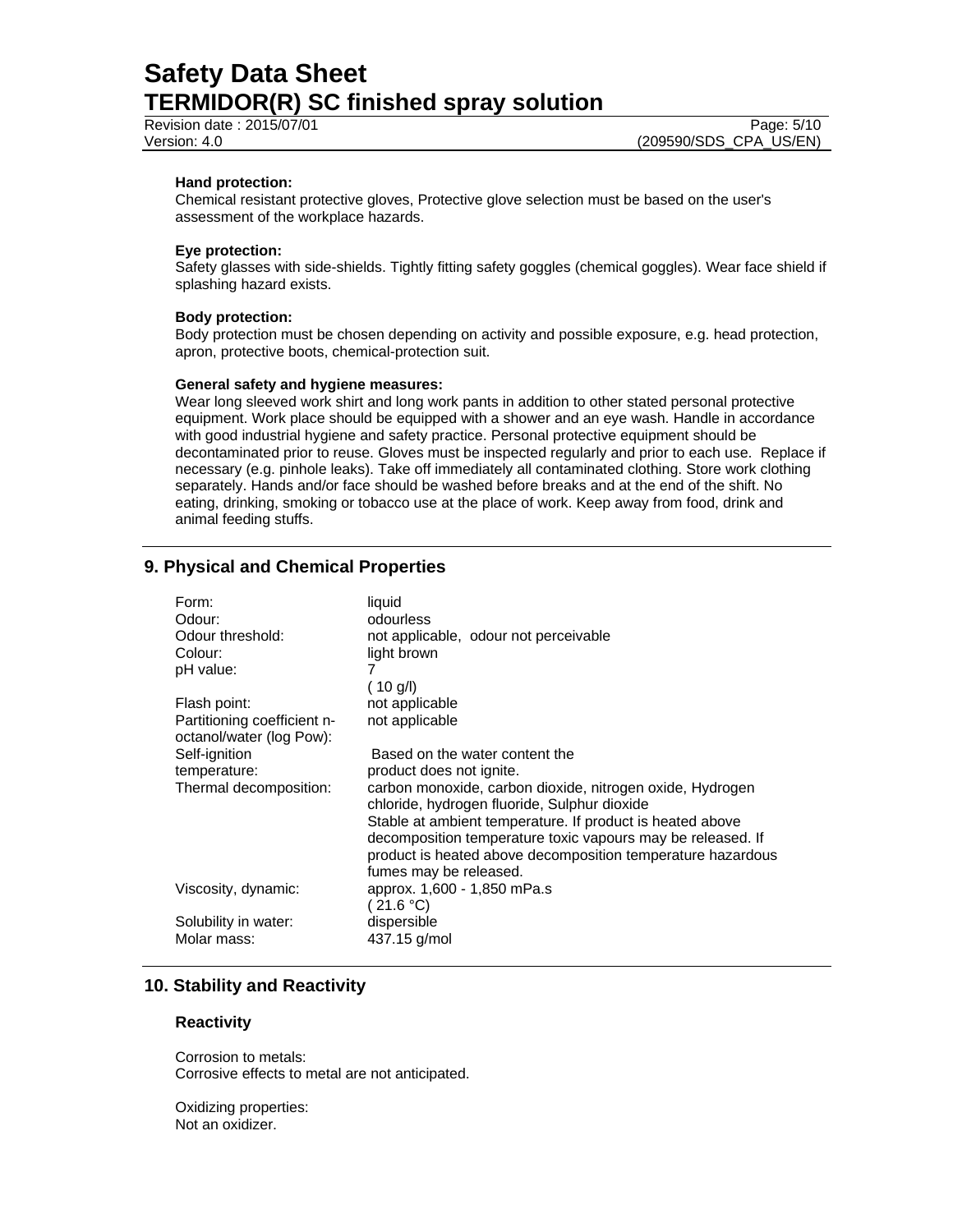Revision date : 2015/07/01 **Page: 6/10** Page: 6/10

Version: 4.0 (209590/SDS\_CPA\_US/EN)

not fire-propagating

#### **Chemical stability**

#### **Possibility of hazardous reactions**

The product is chemically stable. Hazardous polymerization will not occur. No hazardous reactions if stored and handled as prescribed/indicated.

#### **Conditions to avoid**

Avoid all sources of ignition: heat, sparks, open flame. Avoid extreme temperatures. Avoid prolonged exposure to extreme heat. Avoid contamination. Avoid electro-static discharge. Avoid prolonged storage.

#### **Incompatible materials**

strong oxidizing agents

#### **Hazardous decomposition products**

Decomposition products:

Hazardous decomposition products: No hazardous decomposition products if stored and handled as prescribed/indicated., Prolonged thermal loading can result in products of degradation being given off.

Thermal decomposition:

Possible thermal decomposition products:

carbon monoxide, carbon dioxide, nitrogen oxide, Hydrogen chloride, hydrogen fluoride, Sulphur dioxide

Stable at ambient temperature. If product is heated above decomposition temperature toxic vapours may be released. If product is heated above decomposition temperature hazardous fumes may be released.

## **11. Toxicological information**

#### **Primary routes of exposure**

Routes of entry for solids and liquids are ingestion and inhalation, but may include eye or skin contact. Routes of entry for gases include inhalation and eye contact. Skin contact may be a route of entry for liquefied gases.

### **Acute Toxicity/Effects**

Acute toxicity

Assessment of acute toxicity: Relatively nontoxic after single ingestion. Slightly toxic after short-term skin contact. Relatively nontoxic after short-term inhalation.

Oral Type of value: LD50 Species: rat Value: > 5,000 mg/kg

Inhalation Type of value: LC50 Species: rat Value: > 2.9 mg/l Exposure time: 4 h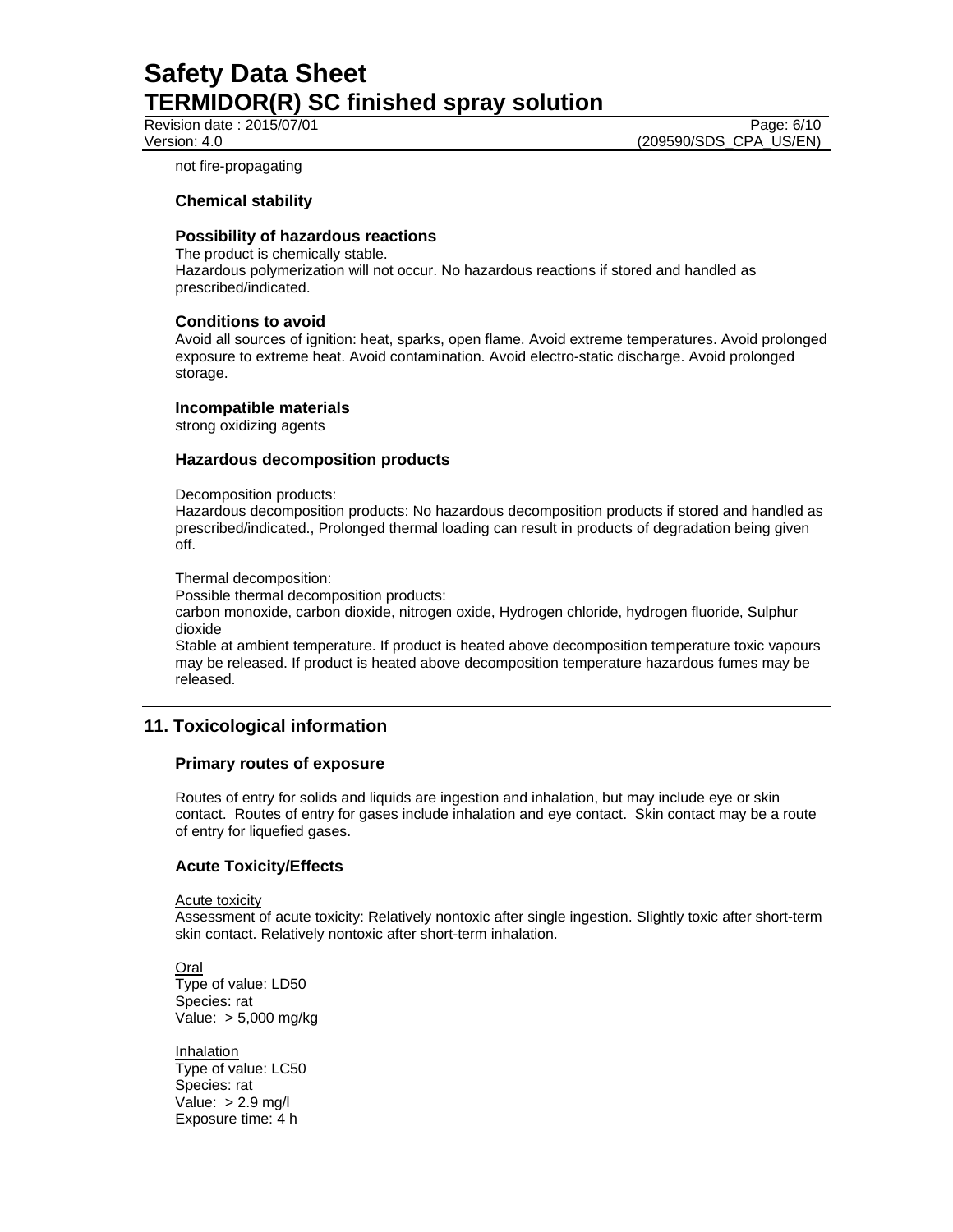Revision date : 2015/07/01 Page: 7/10

Version: 4.0 (209590/SDS\_CPA\_US/EN)

Dermal Type of value: LD50 Species: rat Value: > 2,000 mg/kg

Irritation / corrosion

Assessment of irritating effects: May cause slight irritation to the skin. May cause slight but temporary irritation to the eyes.

Skin Species: rabbit Result: Slightly irritating.

Eye Species: rabbit Result: non-irritant

**Sensitization** Assessment of sensitization: Skin sensitizing effects were not observed in animal studies.

*Information on: fipronil modified Buehler test Species: guinea pig Result: Skin sensitizing effects were not observed in animal studies.*  ----------------------------------

### **Chronic Toxicity/Effects**

#### **Genetic toxicity**

*Information on: fipronil* 

*Assessment of mutagenicity: Results from a number of mutagenicity studies with microorganisms, mammalian cell culture and mammals are available. Taking into account all of the information, there is no indication that the substance is mutagenic.*  ----------------------------------

#### **Carcinogenicity**

#### *Information on: fipronil*

*Assessment of carcinogenicity: In long-term studies in rats the substance induced thyroid tumors. In long-term studies in rodents exposed to high doses, a tumorigenic effect was found; however, these results are thought to be due to a rodent-specific liver effect that is not relevant to humans.*  ----------------------------------

Reproductive toxicity

*Information on: fipronil* 

*Assessment of reproduction toxicity: Animal studies gave no indication of a developmental toxic effect at doses that were not toxic to the parental animals.*  ----------------------------------

### **Symptoms of Exposure**

CNS stimulation, tremors, convulsions

Medical conditions aggravated by overexposure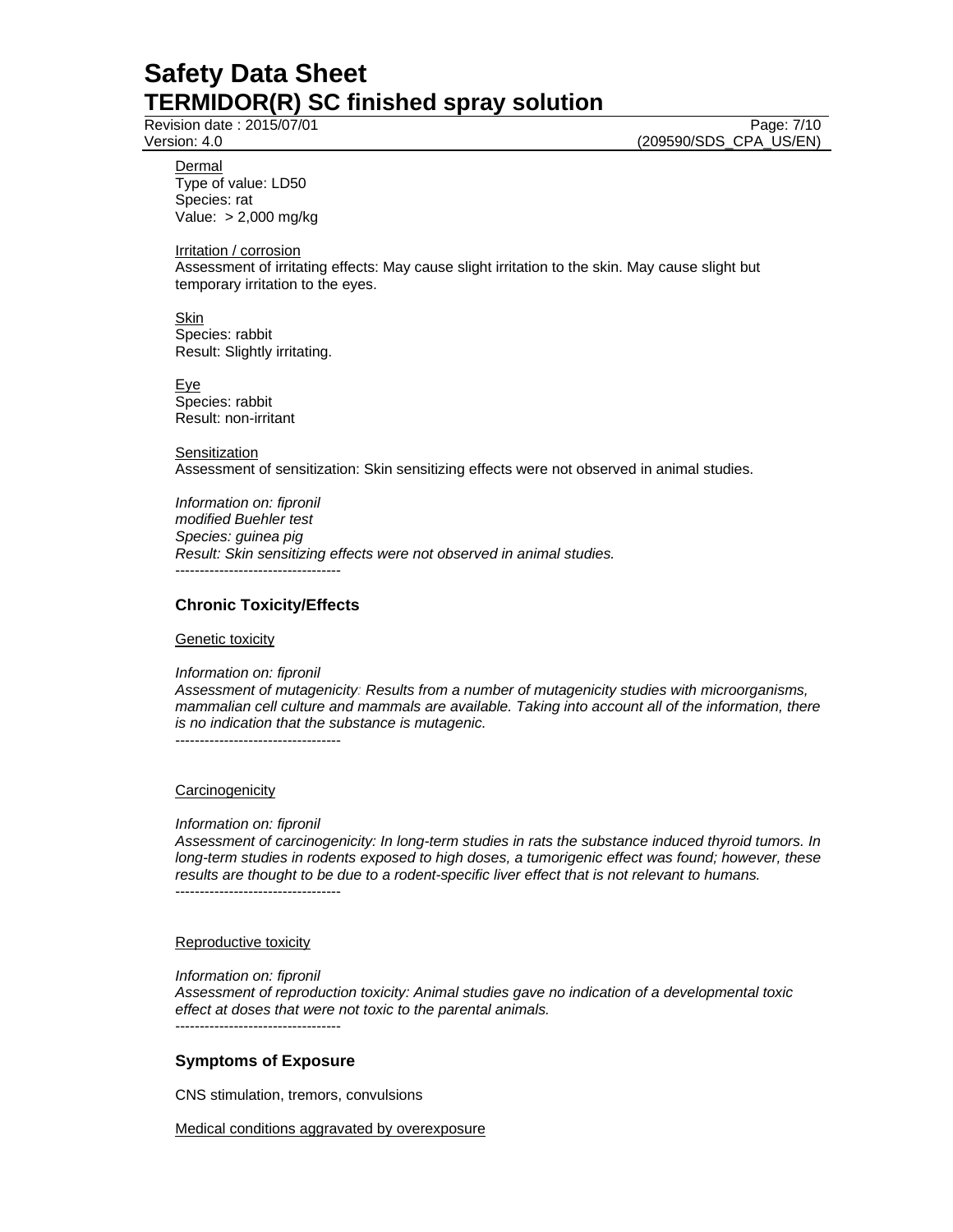Revision date : 2015/07/01 Page: 8/10

Version: 4.0 (209590/SDS\_CPA\_US/EN)

Individuals with pre-existing diseases of the respiratory system, skin or eyes may have increased susceptibility to excessive exposures.

## **12. Ecological Information**

## **Toxicity**

Aquatic toxicity Assessment of aquatic toxicity: Very toxic (acute effect) to aquatic organisms.

#### Toxicity to fish

*Information on: fipronil LC50 (96 h) 0.25 mg/l, Oncorhynchus mykiss LC50 (96 h) 0.0852 mg/l, Lepomis macrochirus LC50 (96 h) 0.43 mg/l, Cyprinus carpio*  ----------------------------------

#### Aquatic invertebrates

*Information on: fipronil EC50 (48 h) 0.19 mg/l, Daphnia magna LC50 (96 h) 0.00014 mg/l, Mysidopsis bahia*  ----------------------------------

Aquatic plants

*Information on: fipronil EC50 (96 h) 0.068 mg/l (biomass), Scenedesmus subspicatus EC50 (336 h) > 0.160 mg/l, Lemna minor EC50 (120 h) > 0.140 mg/l, Selenastrum capricornutum EC50 (120 h) > 0.170 mg/l, Anabaena flos-aquae EC50 (120 h) > 0.120 mg/l, Navicula sp.*  ----------------------------------

Assessment of terrestrial toxicity With high probability not acutely harmful to terrestrial organisms.

#### Other terrestrial non-mammals

*Information on: fipronil LD50 (48 d) 0,00593 ug/bee (contact), Apis mellifera LD50 (48 d) 0,00417 ug/bee (oral), Apis mellifera* 

----------------------------------

### **Persistence and degradability**

Elimination information

Not readily biodegradable (by OECD criteria).

### **Additional information**

Other ecotoxicological advice: Do not release untreated into natural waters.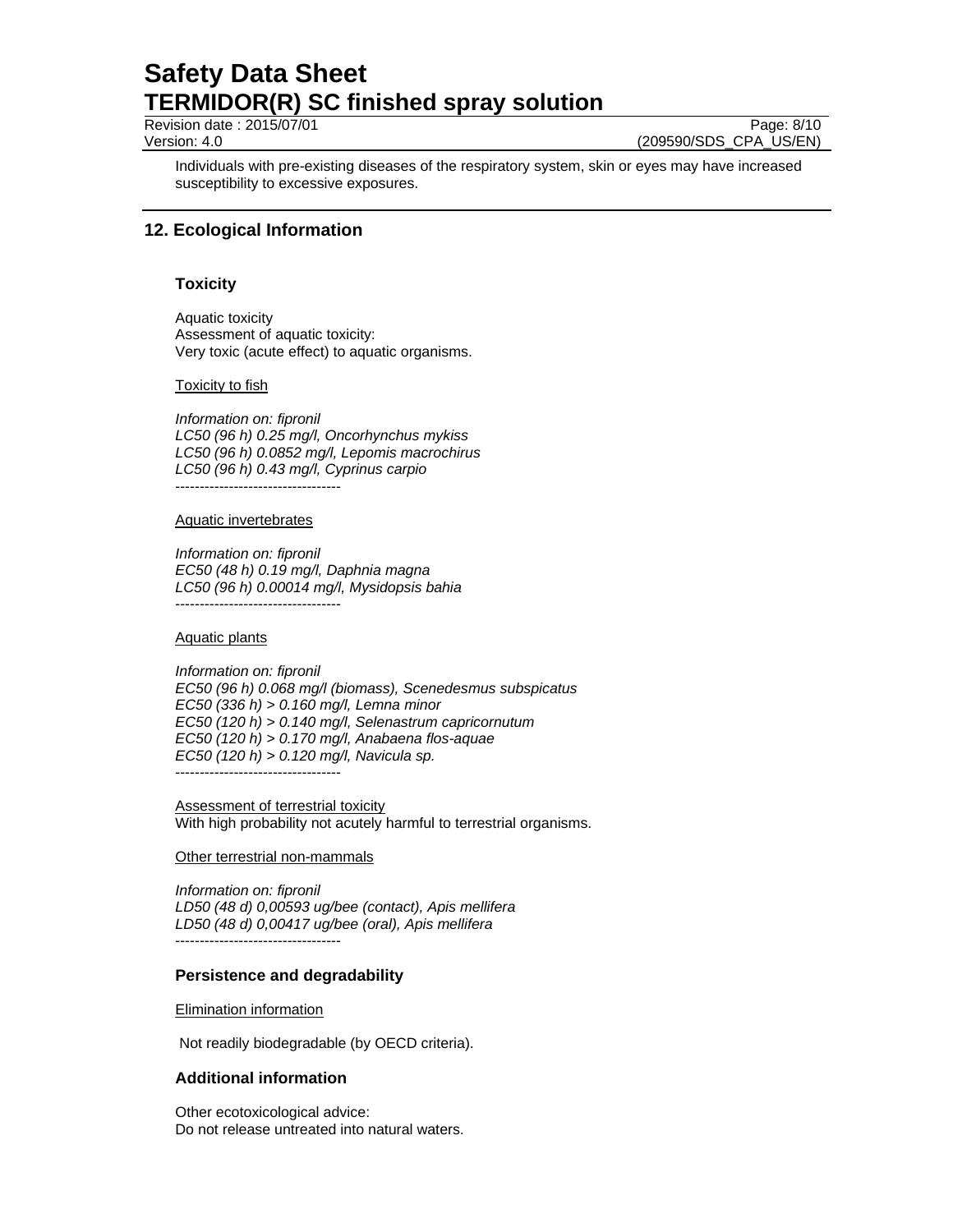Revision date : 2015/07/01 **Page: 9/10** Page: 9/10

## **13. Disposal considerations**

#### **Waste disposal of substance:**

Pesticide wastes are regulated. Improper disposal of excess pesticide, spray mix or rinsate is a violation of federal law. If pesticide wastes cannot be disposed of according to label instructions, contact the State Pesticide or Environmental Control Agency or the Hazardous Waste representative at the nearest EPA Regional Office for guidance.

#### **Container disposal:**

Contaminated packaging should be emptied as far as possible and disposed of in the same manner as the substance/product.

Rinse thoroughly at least three times (triple rinse) in accordance with EPA recommendations. Consult state or local disposal authorities for approved alternative procedures such as container recycling. Recommend crushing, puncturing or other means to prevent unauthorized use of used containers.

## **14. Transport Information**

Reference Bill of Lading

## **15. Regulatory Information**

#### **Federal Regulations**

**Registration status:**  TSCA, US released / exempt Chemical TSCA, US blocked / not listed

#### **Labeling requirements under FIFRA**

This chemical is a pesticide product registered by the Environmental Protection Agency and is subject to certain labeling requirements under federal pesticide law. These requirements differ from the classification criteria and hazard information required for safety data sheets, and workplace labels of non-pesticide chemicals. Following is the hazard information as required on the pesticide label.

CAUTION: HARMFUL IF SWALLOWED. HARMFUL IF ABSORBED THROUGH SKIN. HARMFUL IF INHALED. Do not get in eyes, on skin, or on clothing. Do not breathe vapours/mists. Wash thoroughly after handling.

### **16. Other Information**

**SDS Prepared by:**  BASF NA Product Regulations SDS Prepared on: 2015/07/01